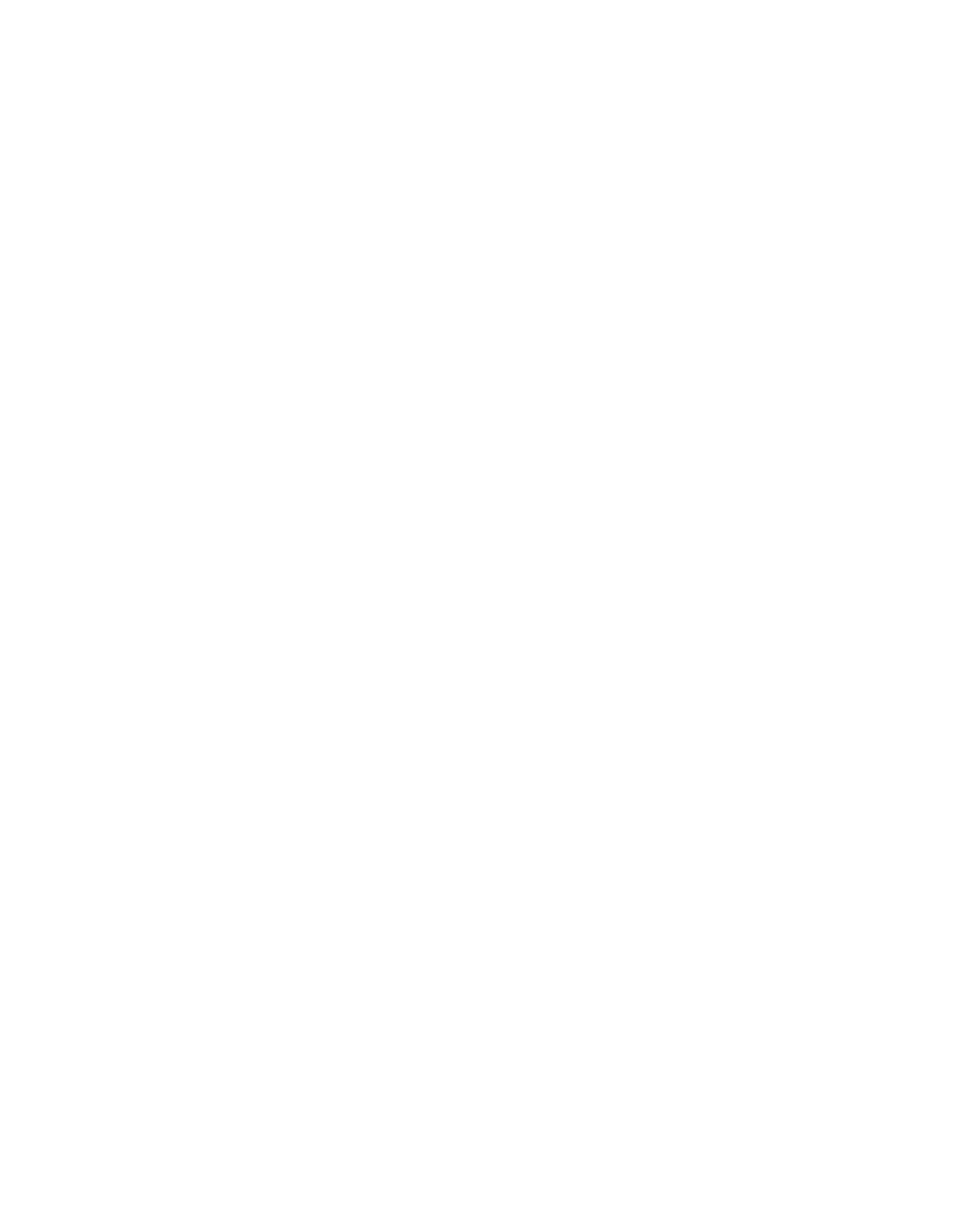# **Introduction**

## **Purpose**

CDC developed this publication to help state and territorial health departments plan and evaluate state tobacco control programs. This publication is a companion to *Best Practices for Comprehensive Tobacco Control Programs, Introduction to Program Evaluation for Comprehensive Tobacco Control Programs,* and *Surveillance and Evaluation*  Data Sources for Comprehensive Tobacco Control Programs.<sup>1–3</sup>

## **Audience**

The primary audiences for this publication are (1) planners, managers, and evaluators of state programs to prevent or control tobacco use and (2) CDC's national partners in the fight against tobacco use.

## **The National Tobacco Control Program**

As part of its mission to reduce the incidence of tobacco-related disease and preventable death, CDC created the National Tobacco Control Program (NTCP) to encourage coordinated, nationwide activities. The goal of the NTCP is to reduce tobacco-related disease, disability, and death. This overarching goal is subdivided into four goal areas:

- > Preventing initiation of tobacco use among young people.
- Eliminating nonsmokers' exposure to secondhand smoke.
- ▲ Promoting quitting among adults and young people.
- **Example 1** Identifying and eliminating tobacco-related disparities.

For more information on the NTCP, see Appendix  $A.\Box$ 

## **Logic Models**

As explained in *Introduction to Program Evaluation for Comprehensive Tobacco Control Programs,* logic models depict the presumed causal pathways that connect program inputs, activities, and outputs with short-term, intermediate, and long-term outcomes.<sup>2</sup> An example of a basic logic model is provided in Figure 1.

To help tobacco control programs with planning and evaluation, we updated logic models previously published in the *Introduction to Program Evaluation for Comprehensive Tobacco Control Programs*.

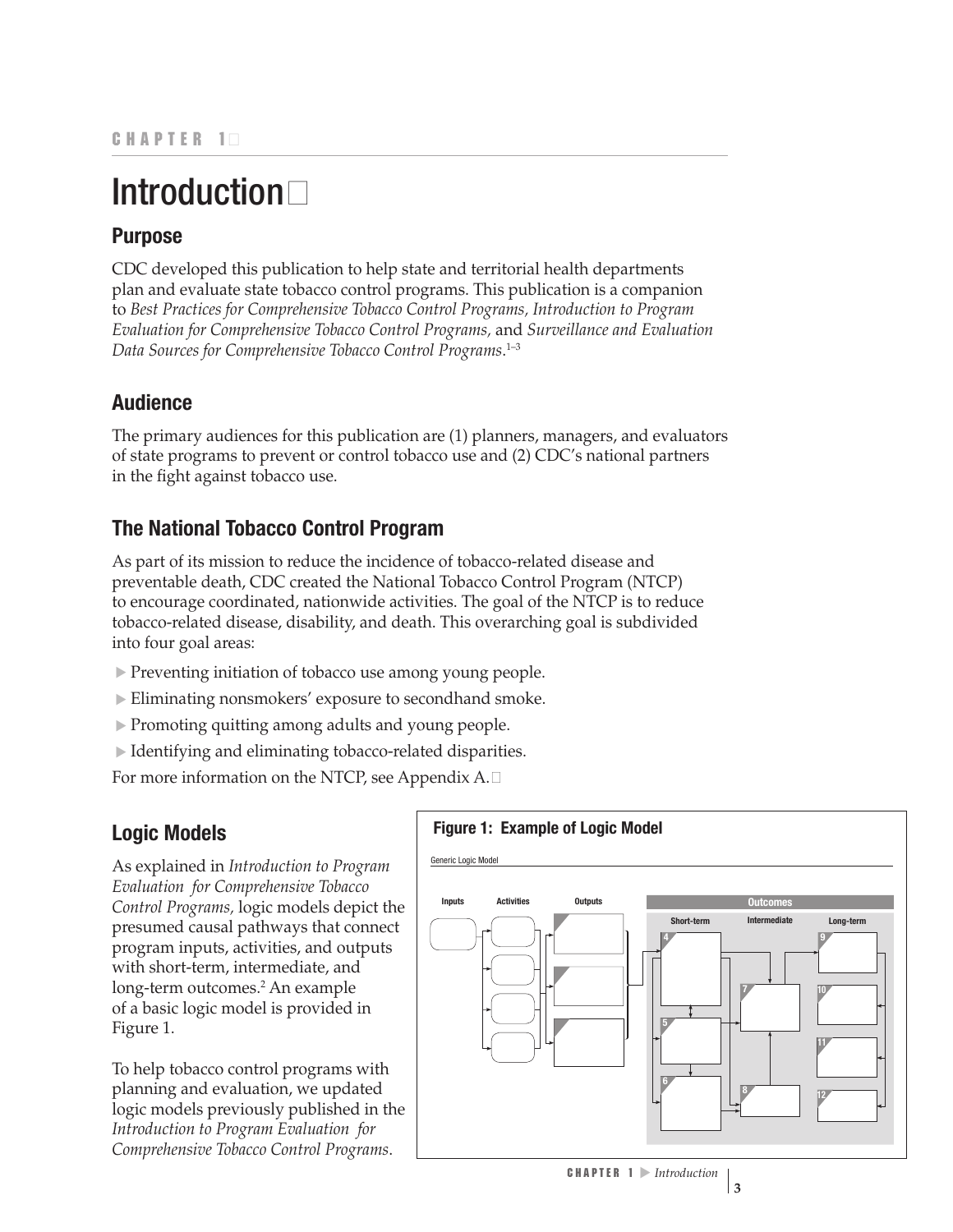We numbered the outputs (direct results of program activities) and outcomes in each logic model to allow for easy reference in discussing the links between logic model components.

The logic models for the NTCP's goal areas can be used in several ways:

- $\triangleright$  To see the links between program activities; outputs; and short-term, intermediate,  $\Box$ and long-term outcomes. $\Box$
- $>$  To identify relevant short-term, intermediate, and long-term outcomes. $\Box$
- $\triangleright$  To assist in selecting indicators to measure outcomes.  $\Box$

#### **Outcome Components**

The outcome components in the logic models are categorized as short-term, intermediate, or long-term to indicate a presumed causal sequence.

For each outcome component, we provide an outcome overview in which we summarize the scientific evidence in support of the assumption that implementing the program activities shown in the NTCP logic model for a particular goal area will lead to the short-term or intermediate outcomes shown in the same NTCP logic model. In turn, achieving the short-term and intermediate outcomes will affect the long-term outcomes in the logic model. For example, if a program is working with the example logic model shown in Figure 1 and the program selects outcome component 7 as its intermediate outcome, program activities designed to achieve changes in short-term outcomes 4, 5, and 6 (linked vertically on the logic model) should lead to changes in outcome 7 (linked horizontally with outcomes 4, 5, and 6 on the logic model). Indeed, not only will changes to outcomes 4, 5, and 6 affect outcome 7, but they will also affect intermediate outcome 8 as well as long-term outcomes 9 and 10 and distal outcomes 11 and 12. Distal outcomes are the last two outcomes in each logic model. They are the longest-term outcomes and are the same for the first three NTCP goal areas.

#### **Indicators**

**4**

Outcome indicators are specific, observable, and measurable characteristics or changes that represent achievement of an outcome.<sup>4</sup>

For example, if your program is trying to increase restrictions on young people's access to tobacco and you measured the proportion of jurisdictions with policies that control the location, number, and density of retail outlets that sell cigarettes, the result would indicate the extent of your progress toward creating restricted access policies in all jurisdictions.

Most indicators we discuss in this publication are useful for measuring progress toward reducing cigarette use. However, we encourage programs to broaden their surveillance and evaluation activities to include measuring all forms of tobacco use, including spit tobacco (smokeless), bidis, small cigars, and loose tobacco (roll your own).

In this publication, indicators are organized by outcome component in the logic models for goal areas 1, 2, and 3 of the NTCP. We list indicators for only the first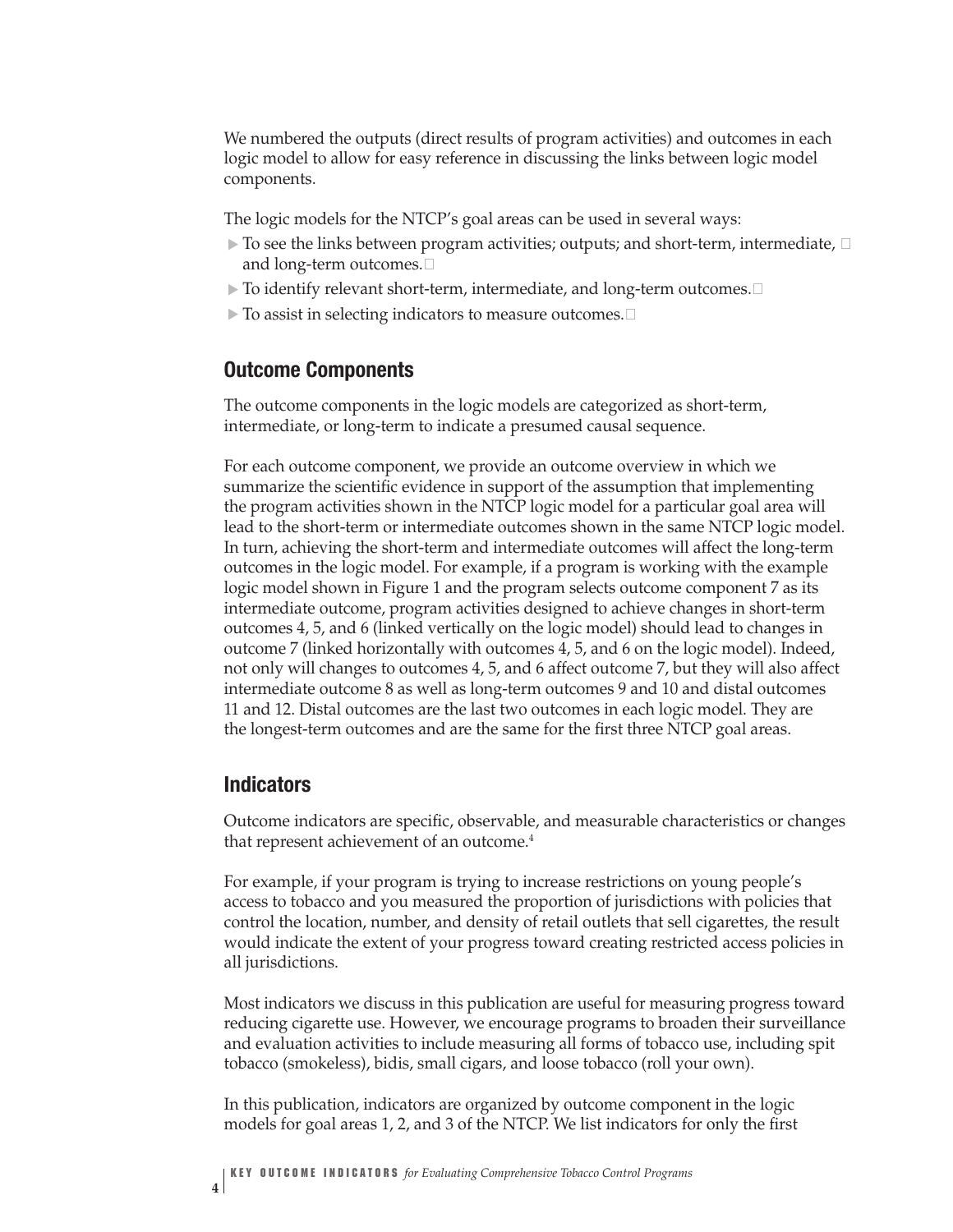three NTCP goal areas because the logic models for these goal areas focus on evaluating and measuring the *effects* of a state tobacco prevention and control program. The focus of the logic model for goal area 4 (page 271) is on developing and increasing organizational capacity to plan and implement activities to identify and eliminate tobacco-related disparities. Currently, few well-established, evidence-based indicators are available for measuring a program's success in increasing organizational capacity in this area. See Chapter 5 for more details.

Indicators to measure distal outcomes in each goal area (i.e., reduced tobaccorelated morbidity, mortality, and disparities) are not included in this book for two reasons. First, the research base establishing linkage between behavioral outcomes (e.g., reductions in tobacco consumption and tobacco use prevalence) and the distal outcomes is well established. Therefore, tobacco control programs need to demonstrate only an effect on behavioral outcomes and they can assume that these will lead to favorable health effects. Second, we determined that the greatest expressed needs of the states for evaluation assistance would be addressed by identifying short-term and intermediate outcome indicators.

This does not mean that programs should not monitor their effect on the distal outcomes in the NTCP logic models. Although some tobacco-related diseases (e.g., lung cancer) are slow to be affected by tobacco prevention and control programs, many positive health effects are realized relatively quickly (e.g., reductions in the risk of cardiovascular disease and low birthweight in babies).<sup>5</sup> Some longstanding programs (e.g., California Tobacco Control Program) have been able to show an effect on long-term outcomes, but most states have not had comprehensive programs in place long enough to show such effects. $6-8$ 

We also do not intend to imply that measuring outcomes is sufficient for evaluating a tobacco control program. It is not. Equally important is process evaluation, which focuses on measuring program implementation. (See *Introduction to Program Evaluation for Comprehensive Tobacco Control Programs* for information on process evaluation.)<sup>2</sup> CDC has begun researching indicators for use in process evaluation. See Chapter 5 for a brief discussion of this topic.

Program managers and evaluators who want to evaluate their progress toward NTCP goal area 4 (identifying and eliminating tobacco-related disparities) can do so by using the indicators for the other three goal areas and analyzing the data gathered by race, ethnicity, or tobacco-related disparity. For example, by measuring the level of confirmed awareness of media messages on the dangers of secondhand smoke (indicator 2.3.1) across various racial populations, evaluators can learn whether the messages' reach varied among racial groups.

#### **Indicator Selection and Rating**

CDC proposed a set of outcome indicators and engaged a panel of 16 experts in tobacco control practice, evaluation, and research to assess each indicator on the basis of the following criteria: strength of evaluation evidence, utility, face validity to policy makers, conformity with accepted practice, uniqueness, overall quality, and how essential the indicator is for evaluating state tobacco control programs.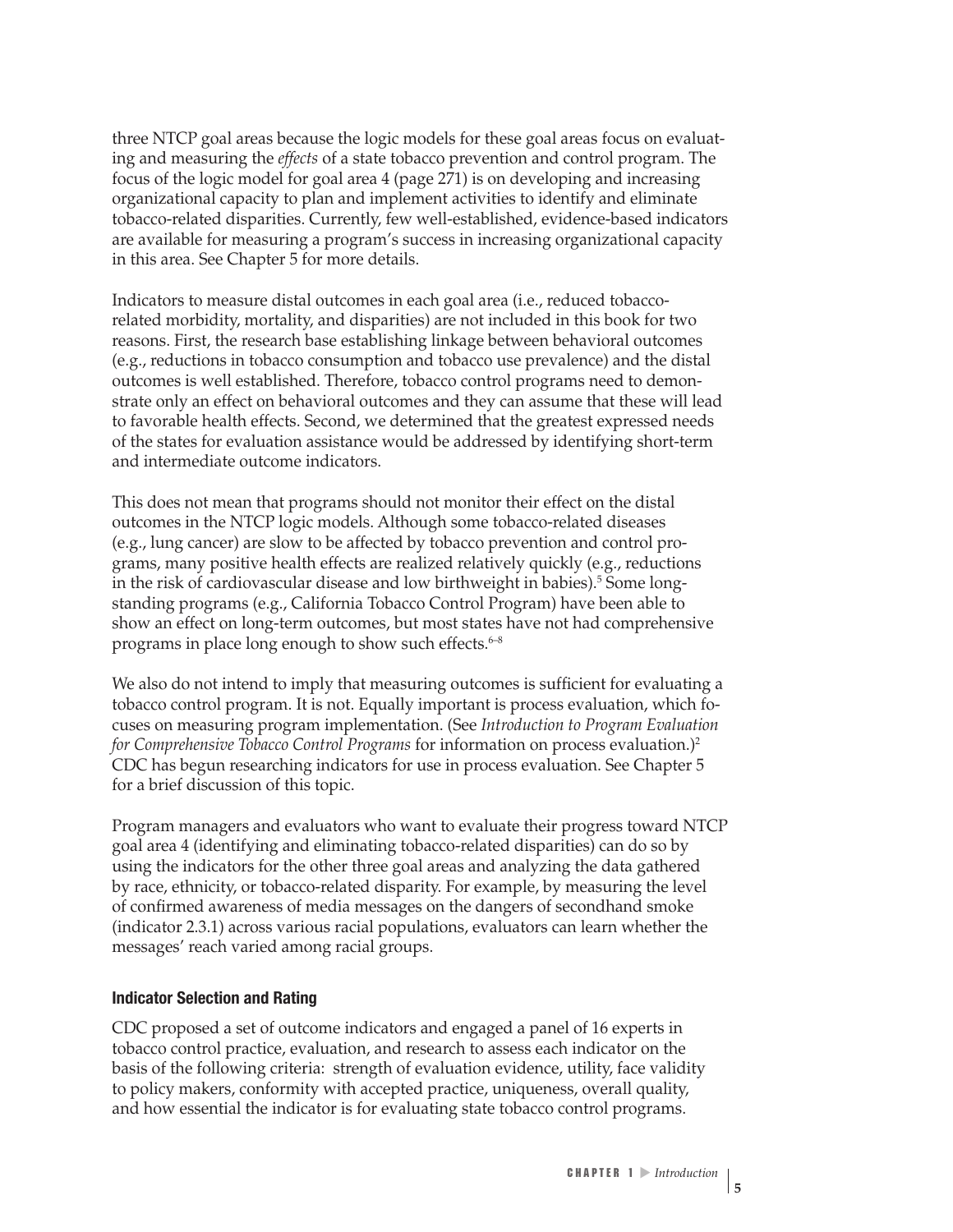The experts also indicated the level of resources needed to collect and analyze data on the indicator. In addition to rating the indicators that CDC proposed, the experts suggested other indicators and sources of data for those indicators.

CDC reviewed the experts' responses, comments, and suggestions and compiled the results into an individual rating across criteria for each indicator. A few indicators, however, have no ratings because they were added at the suggestion of the experts after the rating process was complete. These indicators have the symbol NR after their numbers.

In addition, the experts' ratings showed that the criterion "essential for evaluation" was highly correlated with "overall quality" and is therefore omitted from the indicator rating tables described below. Likewise, the "uniqueness" criterion was used only to narrow the indicator lists (see Appendix B).

For a list of expert panel members, see Appendix C.

Because some reviewers said they were not familiar with all the research on all goal areas, we do not report their ratings on the "strength of evaluation evidence" criterion. Instead, under contract with CDC, the Battelle Centers for Public Health Research and Evaluation rated the strength of scientific evidence that supports using each indicator to measure a downstream outcome of a tobacco control program. This information can be found in the indicator rating tables (described below) for each outcome in the related logic model.

For detailed information on how CDC selected indicators, how the expert panelists and Battelle Centers for Public Health Research and Evaluation went about their tasks, and how the ratings were calculated, see Appendix B. Also in Appendix B is a full explanation of how CDC compiled the indicator ratings.



#### **Indicator Rating Tables**

For each outcome component of the logic models, we provide an indicator rating table. In each table is a list of all the indicators associated with the outcome component and the ratings for each indicator by criterion. Using this table makes it easy to compare all the indicators for one outcome. The number and name of each relevant indicator is provided in each table, as are graphic displays of the criteria scores for each indicator.

An example of an indicator rating and an explanation of how to read it is provided in Figure 2.

**6**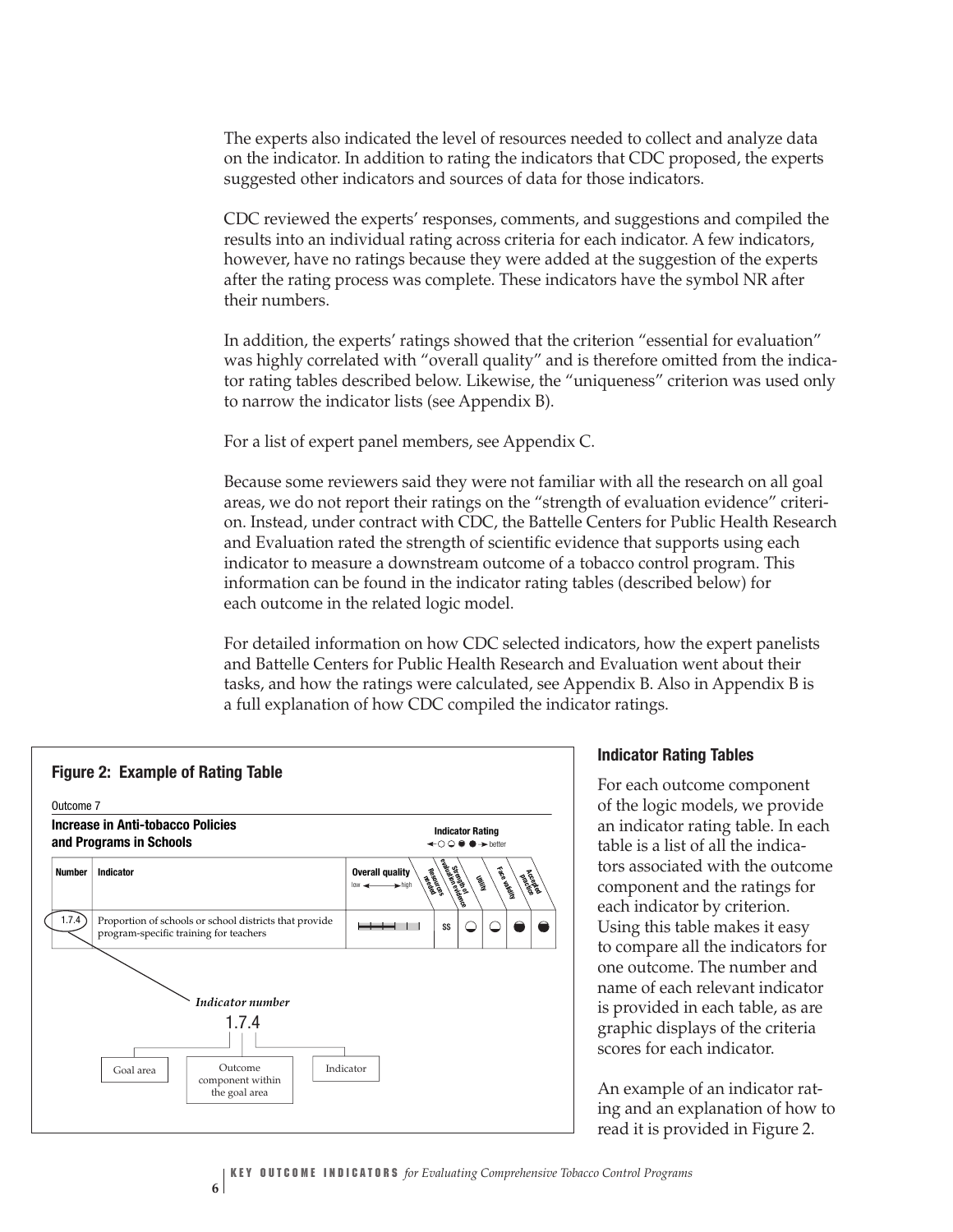The following are definitions of the criteria on which the ratings are based: $\Box$ 

- **Diverall quality.** The general worth of the indicator as it relates to evaluating state tobacco control programs.
- **Resources needed.** Dollar signs show the amount of resources (funds, time, and effort) needed to collect and analyze data on the indicator using the most commonly available data source: the more dollar signs (maximum four), the more resources needed. The dollar signs do not represent specific amounts because the actual cost of measuring and analyzing an indicator varies according to the existing capacity of a state health department or organization to evaluate its programs.
- ▲ **Strength of evaluation evidence.** The degree to which scientific evidence supports the assumption that implementing interventions to effect change in a given indicator (e.g., proportion of schools or school districts that provide program-specific training for teachers) will lead to measurable downstream outcome (e.g., reduced susceptibility to experimentation with tobacco products).
- **Utility.** The extent to which the indicator is useful for answering evaluation questions for comprehensive state tobacco control programs.
- **Face validity.** The degree to which data on the indicator would appear valid to tobacco program stakeholders, such as policy makers.
- **Accepted practice.** The degree to which using the indicator to measure a tobacco control program's progress is consistent with accepted practice.

In addition, certain symbols are associated with some of the ratings:  $\Box$ 

- ▲ An asterisk (\*) indicates low reviewer response: if less than 75% of experts rated the indicator or if more than 75% of experts gave a certain criterion an invalid rating (e.g., "don't know"), we considered the indicator to have low reviewer response. A low response suggests a high degree of uncertainty among raters. An example of such an indicator is 2.3.2: Level of receptivity to media messages about secondhand smoke.
- $\triangleright$  A dagger (†) indicates a low level of agreement among reviewers: if less than 75% of the valid ratings were within one point of each other, we considered the rating to have a low level of agreement. An example of an indicator with a low level of agreement is 1.6.3: Proportion of students who would ever wear or use something with a tobacco company name or picture. This low level of agreement represents a relatively high degree of variability in the raters' responses for the criterion.
- $>$  A diamond ( $\Diamond$ ) indicates that the "resources needed" rating for this indicator was modified by CDC after the experts provided their ratings for this criterion. An example of such an indicator is 1.9.1: Extent and type of retail tobacco advertising and promotions.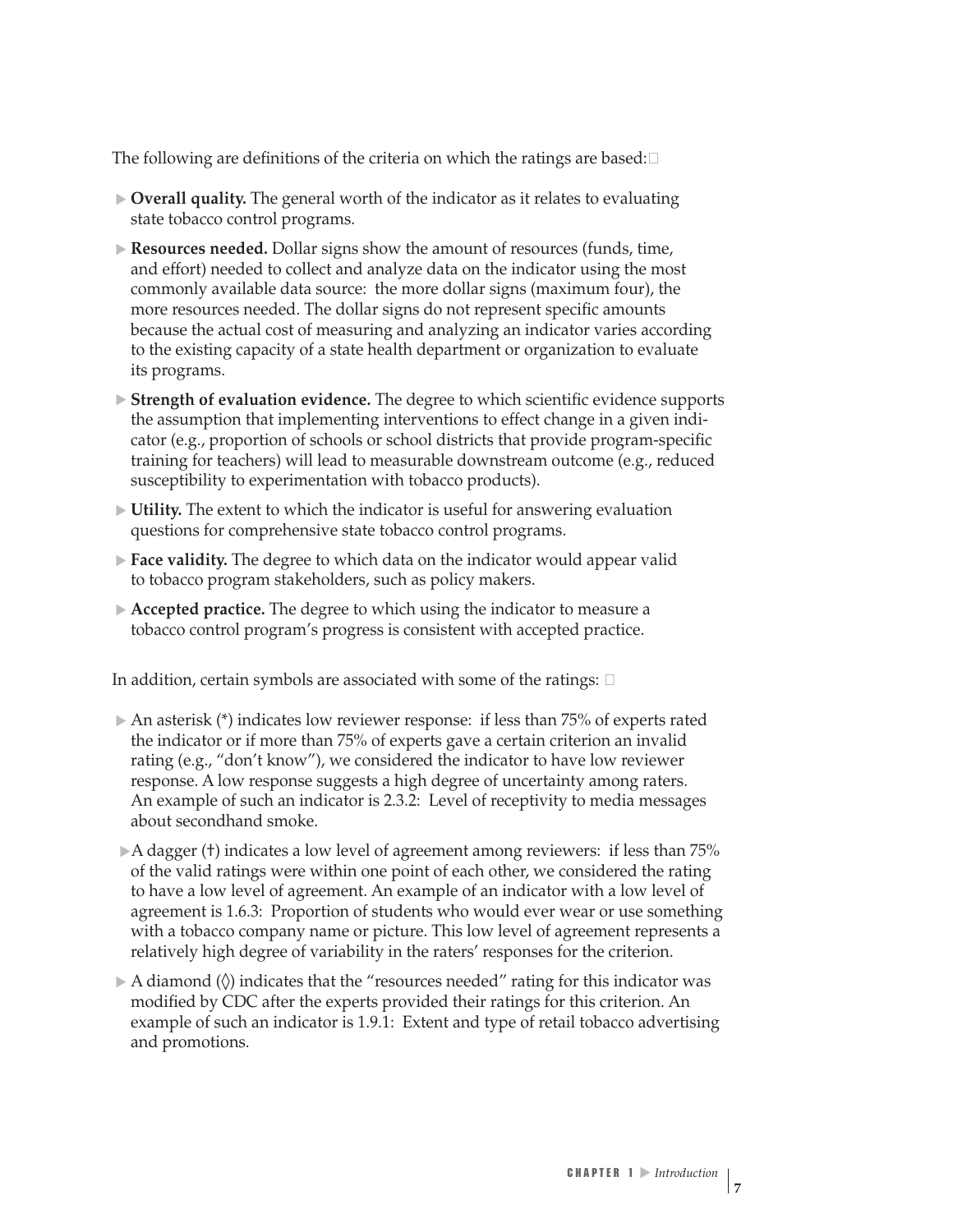#### **Indicator Profiles**

Each indicator listed in this publication is associated with one short-term, intermediate, or long-term outcome component in a specific logic model for each of the NTCP's first three goal areas. Several indicators, however, are associated with more than one NTCP goal area. These indicators may have different indicator ratings, depending on the NTCP goal area and logic model component. In addition, the number of indicators for each logic model component varies considerably; some have only one indicator, while others have many.

For each indicator, we provide an indicator profile. These profiles provide detailed information about each indicator, as follows:

- **Indicator number and name.** Each indicator is uniquely identified by three numbers. The first number represents the goal area, the second number represents the outcome component within the goal area logic model, and the third number represents the indicator. For example, indicator 1.6.3 is number 3 on the list of indicators associated with outcome component 6 in the logic model for NTCP goal area 1.
- ▶ **Outcome component.** The title of the outcome component (i.e., logic model box) is provided in the logic model.
- ► **What to measure.** A description is included of what to measure in order to gather data on the indicator.
- **Why this indicator is useful.** The rationale is provided for using the indicator ▲ as a measure of a specific outcome in the logic model.
- **Example data source(s).** Listed are some example surveys and sources of data ▲ to measure the indicator as well as the population from which the data could be collected (if not apparent from the title). Most sources we list are well known and widely used state or national surveys or surveillance systems.<sup>3</sup> We also list nonstandardized topic-specific data sources (e.g., media tracking, policy tracking, worksite surveys, environmental scans, and other tobacco-related state surveys) that may not be widely used by state tobacco programs but can be useful for evaluation. If similar survey questions are in multiple data sources, we list the data source most commonly available to state tobacco control programs. In addition to measuring the suggested indicator, evaluators may want to collect demographic data such as survey respondents' age, sex, race, ethnicity, and city or county of residence.
- ▶ **Population group(s).** The population group(s) include(s) the individuals from which data about this indicator are most commonly collected, if applicable.
- **Example survey question(s).** These are usually survey questions from state or national surveys or surveillance systems. When appropriate, the range of possible responses to the survey questions is also given. If no state or national survey has an appropriate question, we created an example question.
- **Comments.** Here we provide any additional information we have on this indicator. ▲ For example, we may suggest other uses for the indicator, the indicator's limitations (if any) as a measure of a program's progress, or sources of information on data collection methods.

**8**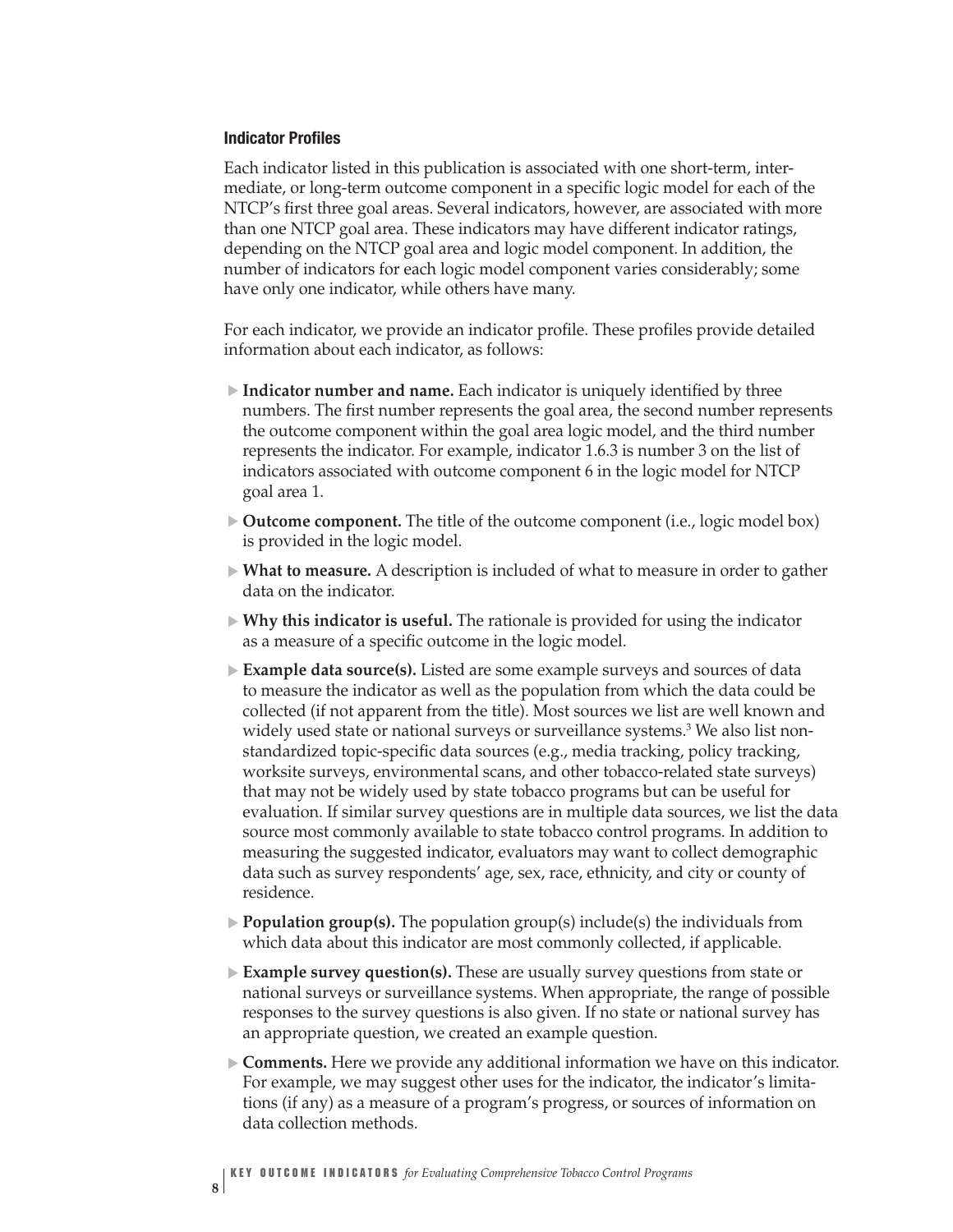**Reviewers' ratings.** The rating tables include the criterion ratings given to the indicator by the panel of experts and Battelle Centers for Public Health Research and Evaluation ("strength of evaluation evidence" criterion only).

### **Using This Book to Plan a State Tobacco Control Program Evaluation**

State tobacco control program managers need to evaluate their programs to demonstrate their effects, account for their funding, and improve their programs. Effective tobacco control programs require careful planning, implementation, and evaluation. To develop a successful program and a useful evaluation, program staff and program evaluators must work collaboratively on program planning and evaluation planning. A strong evaluation will not salvage a weak program, and a strong program cannot be proven effective without a defensible evaluation.

Managers and evaluators can use this publication to help them select the program's outcomes and the key indicators for evaluating the program's success in achieving the selected outcomes. Programs need to avoid two common pitfalls: (1) choosing interventions without sufficient plans or funds for evaluation; and (2) only selecting indicators primarily for research purposes rather than for program evaluation.<sup>1</sup>

Seven major steps are involved in planning an effective program and program evaluation. The order in which each step is taken can vary depending on the program's circumstances. For example, the first step of a program with limited funds for evaluation might be to examine the indicator rating tables to see which indicators require the fewest resources for data collection and analysis. Alternatively, the first step might be to review Appendix D (Data Source Indicator Table) to determine which indicators are being measured by surveillance and evaluation methods already in place in the state. Another program might be given funds specifically to reduce nonsmokers' exposure to secondhand smoke. Since the funders selected this program's long-term outcome, the planners' first step could be to examine the logic model of goal area 2 (eliminating nonsmokers' exposure to secondhand smoke) to select the short-term and intermediate outcomes they will work toward achieving.

Below are the seven major steps involved in planning and evaluating a state tobacco control program. This book provides assistance for steps 1–4 and step 7.

States are not restricted to addressing one goal area. In fact, we encourage programs to work across several goal areas. However, it is best to go through the steps separately for each selected goal area and then consider program strategies and indicators across goal areas. This approach can help produce efficiencies of scale in both operating programs and in evaluating them.

#### **Step 1. Select the NTCP goal area that suits your program best.**

Look at the logic models for each NTCP goal area carefully, keeping in mind that we do not list outcome indicators for goal area 4 in this publication (see page 5 in this chapter and page 269 in Chapter 5 for an explanation). For program planning, it is often helpful to read logic models backward; that is, begin with the long-term outcomes and trace a causal pathway back through intermediate outcomes, to short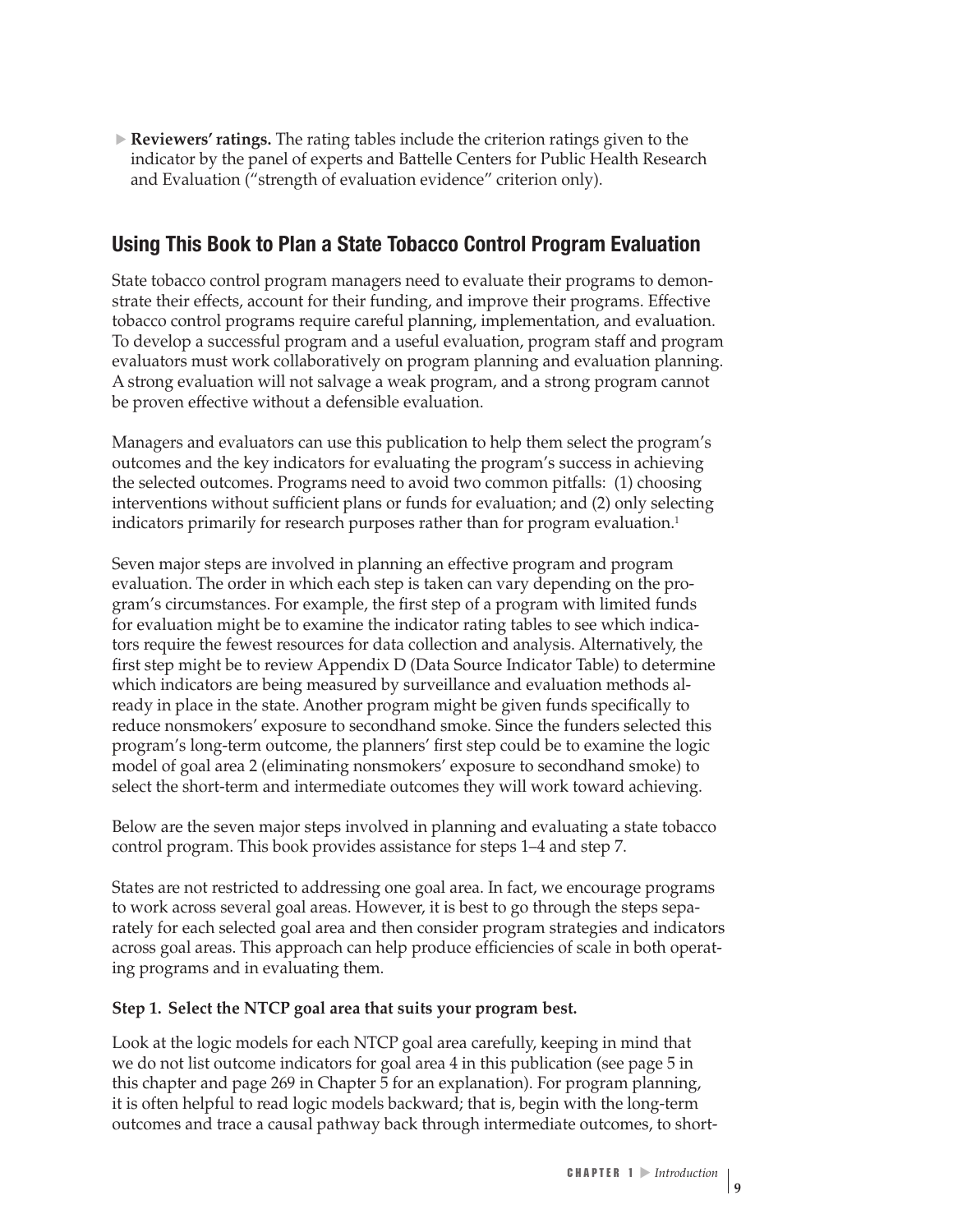term outcomes, to program outputs and program activities. After reviewing the logic models and your state's circumstances (e.g., political situation, resources, and tobacco-related statistics), select the goal area(s) that best fit your state's needs.

#### **Step 2. Select long-term outcomes for your program.**

Read the outcome overviews for the long-term outcome components in the selected goal area's logic model. This information will help you understand the rationale and empirical support for the logic model pathway that links specific program activities with specific outcomes. If you need more information, read some of the related articles listed after the references for each outcome overview in the section titled "For Further Reading." Then, on the basis of this information, select one or more long-term outcomes, again keeping in mind your state's circumstances, resources, and needs.

#### **Step 3. Select short-term and intermediate outcomes for your program.**

Read the outcome overviews for each short-term and intermediate outcome component that is linked to your selected long-term outcomes. If you need more information, read some of the related articles listed after the references for each outcome overview in the section titled "For Further Reading." Based on what you have read and your program's circumstances, select short-term and intermediate outcomes that will lead to your selected long-term outcomes.

#### **Step 4. Select indicators of progress toward your selected short-term, intermediate, and long-term outcomes.**

Examine the indicator rating tables relevant to the long-term, intermediate, and short-term outcomes you have selected. Compare ratings pertaining to the indicators' overall quality, resources needed, strength of evaluation evidence, utility, face validity, and accepted practice. Select candidate indicators and learn more about them by reading each indicator profile. On the basis of your reading and your program's circumstances, select indicators to show progress toward your selected short-term, intermediate, and long-term outcomes.

#### **Step 5. Select or design activities to achieve your selected outcomes.**

Program activities should be designed to achieve intended outcomes. To learn more about designing, planning, and implementing evidence-based tobacco control activities, managers and evaluators should refer to several evidence-based publications, such as:

- *Best Practices for Comprehensive Tobacco Control Programs*<sup>1</sup>� ▲
- *Reducing Tobacco Use: A Report of the Surgeon General*<sup>5</sup>� ▲
- $>$  The Guide to Community Preventive Services: Tobacco Use Prevention  $\Box$ *and Control*<sup>6</sup>�
- ► Treating Tobacco Use and Dependence: Clinical Practice Guideline™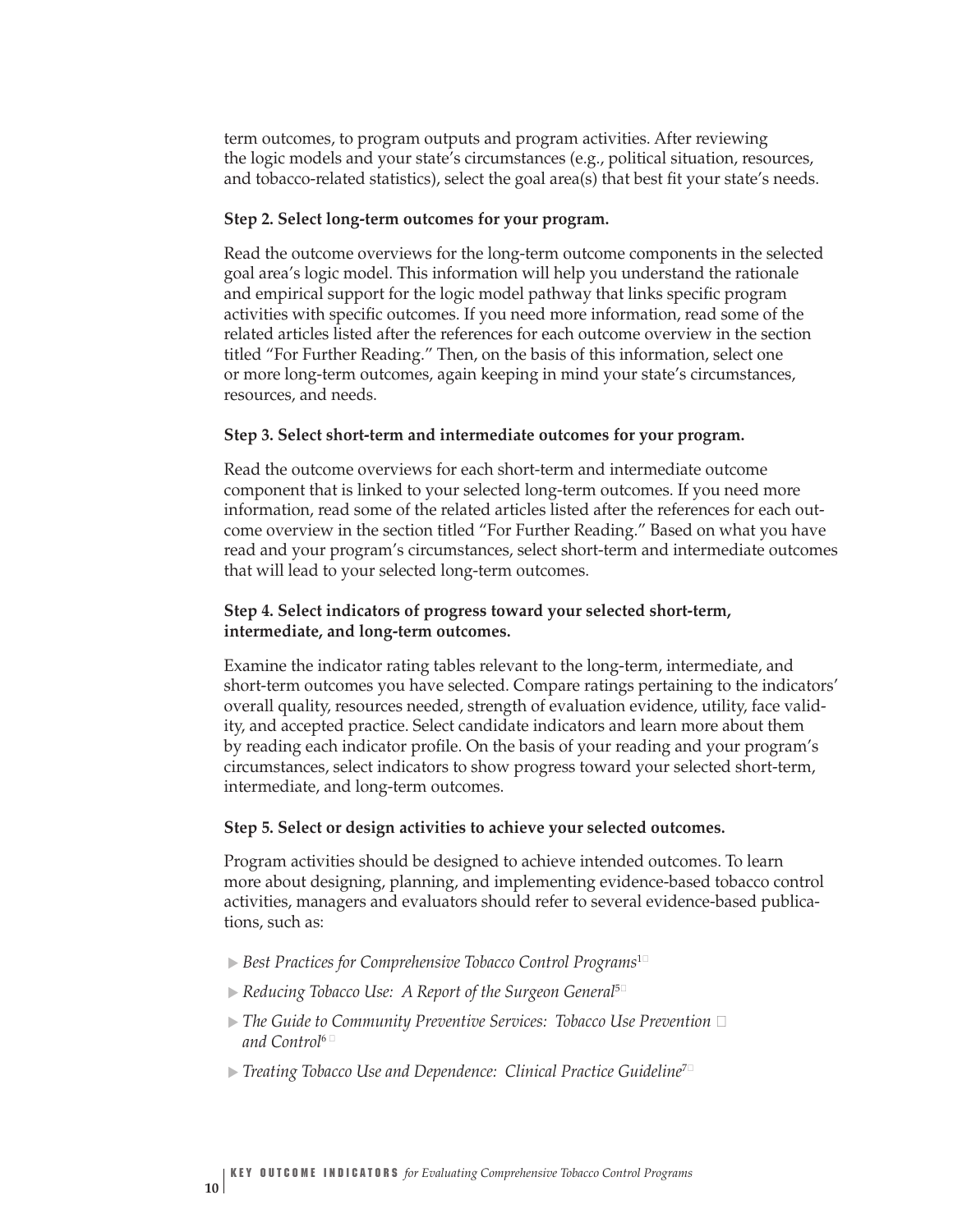- > The Health Consequences of Smoking: A Report of the Surgeon General<sup>8</sup>
- ▲ *Preventing Tobacco Use Among Young People: A Report of the Surgeon General*<sup>9</sup>
- ▲ *Women and Smoking: A Report of the Surgeon General*<sup>10</sup>
- ▲ *Tobacco Use Among U.S. Racial/Ethnic Minority Groups*—*African Americans, American Indians and Alaska Natives, Asian Americans and Pacific Islanders, and Hispanics: A Report of the Surgeon General*<sup>12</sup>

We also encourage managers and evaluators to contact their state's program consultant at CDC.

#### **Step 6. Implement your selected intervention activities.**

Program staff should implement intervention activities and monitor them to determine the degree to which activities have been implemented as intended.<sup>11</sup>

#### **Step 7. Evaluate your progress toward achieving your selected outcomes.**

Monitor indicators selected in step 4 to assess your program's progress over time and to compare your data with those of other states. Focus your evaluation design on answering your evaluation questions within your state context by creating program objectives. Good program objectives are SMART (i.e., they are specific, measurable, achievable, relevant, and time-bound). An example of a SMART objective is increasing the percentage of young people in a given state who have confirmed awareness of anti-tobacco messages on the dangers of secondhand smoke from 25% in January 2005 to 50% in January 2006. For more information on creating SMART objectives, see *Introduction to Program Evaluation for Comprehensive Tobacco* <sup>2</sup> *Control Programs*.

#### **The Importance of Merging Program and Evaluation Planning Early in the Program Planning Process Steps for Planning and Evaluating a**

When a program is organized and planned on  $\Box$ the basis of the goal area's logic model, managers  $\parallel$  1. Select the NTCP goal area that suits your  $\Box$ and evaluators essentially have an outline of their outcome evaluation plan early in the program  $\vert$  2. Select long-term outcomes for your program.  $\Box$ planning process. As the program evolves, manag- $\Box$ ers and staff can make adjustments to program activities and, at the same time, the evaluation plan. Evaluation data can be used to show the program's effect and to inform planning and implementation of program activities.

For information on program planning, see the publications listed in step 5 (page 10). <sup>6.</sup> Conserverse publications listed in step 5 (page 10).

## **State Tobacco Control Program**

- 
- 
- 3. Select short-term and intermediate outcomes for your program.
- 
- 5. Select or design activities to achieve your selected outcomes.
- 
- 7. Evaluate your progress toward achieving your selected outcomes.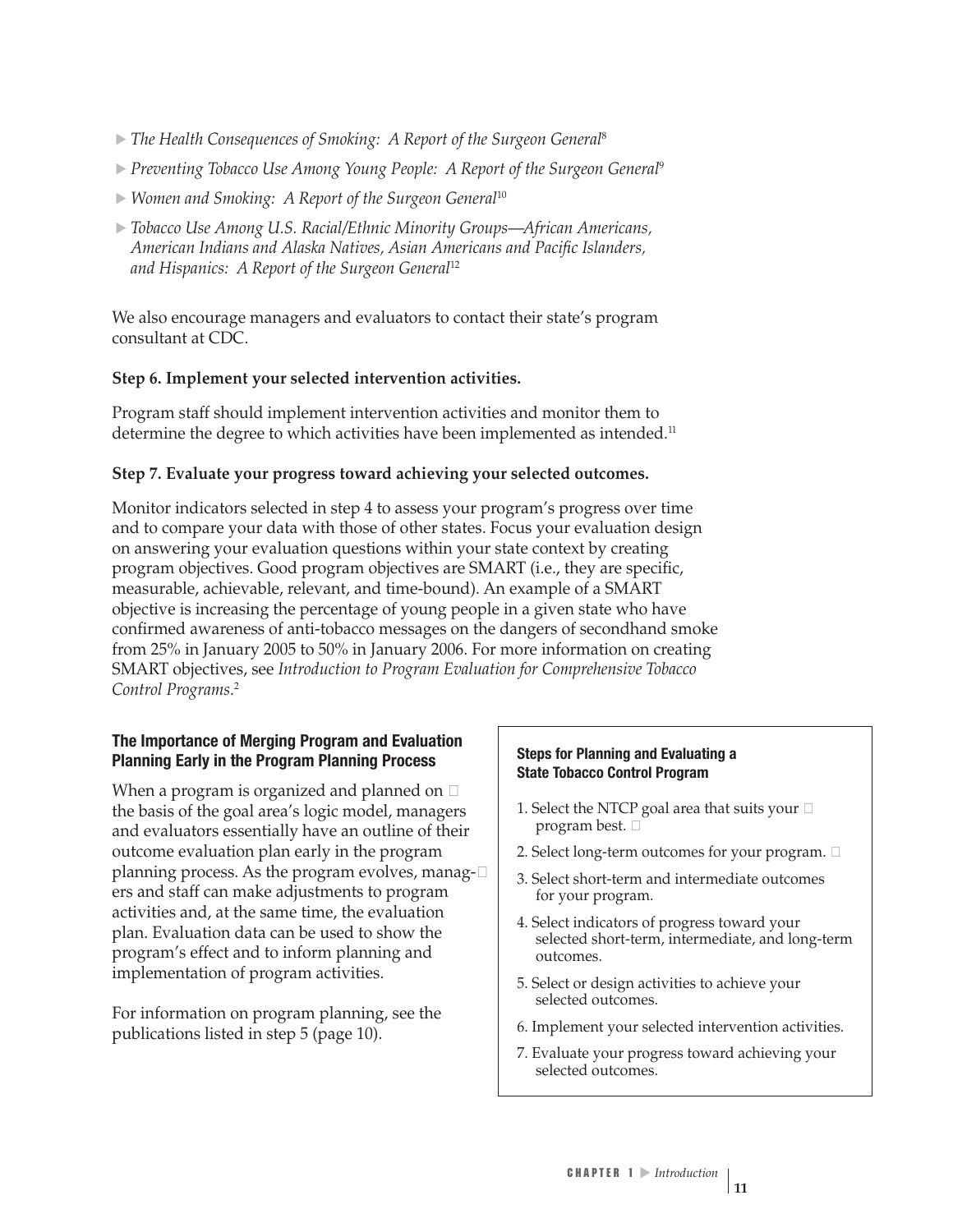#### **Planning an Evaluation of a State Tobacco Control Program: A Hypothetical Example**

In this example, assume that recent data from a state's adult tobacco survey show an increase in nonsmokers' exposure to secondhand smoke among adults, and state legislators are concerned about this increase. The legislators let it be known that new funds may become available if the state tobacco program can show that it is effective in reducing nonsmokers' exposure to secondhand smoke.

On the basis of these factors, the state tobacco control program follows the steps described above:

#### **Step 1. Select the NTCP goal area that suits your program best.**

The legislature is providing funds specifically to eliminate nonsmokers' exposure to secondhand smoke. Therefore, the state tobacco control program chooses NTCP goal area 2: Eliminating nonsmokers' exposure to secondhand smoke.

#### **Step 2. Select long-term outcomes for your program.**

Program staff and evaluators review the logic model for NTCP goal area 2 (page 123) and select two long-term outcomes that they aim to achieve:

Outcome 7. Exeduced exposure to secondhand smoke

Outcome 8. Exeduced tobacco consumption

To learn about these long-term outcomes, they study the relevant outcome component overviews (pages 174 and 184) and read several articles listed after the references for each overview in the section titled "For Further Reading."

#### **Step 3. Select short-term and intermediate outcomes for your program.**

Following our recommendations, the program planners and evaluators read the logic model for NTCP goal area 2 backward (starting at long-term outcomes) to select intermediate and short-term outcomes. They select one intermediate outcome:

Outcome 6. Compliance with tobacco-free policies

This outcome serves as a funnel between the long-term outcomes (selected in step 2) and three short-term outcomes in the logic model of NTCP goal area 2:

- Outcome 3. Increased knowledge of, improved attitudes toward, and increased support for the creation and active enforcement of tobacco-free policies
- Outcome 4. �Creation of tobacco-free policies
- Outcome 5. �Enforcement of tobacco-free public policies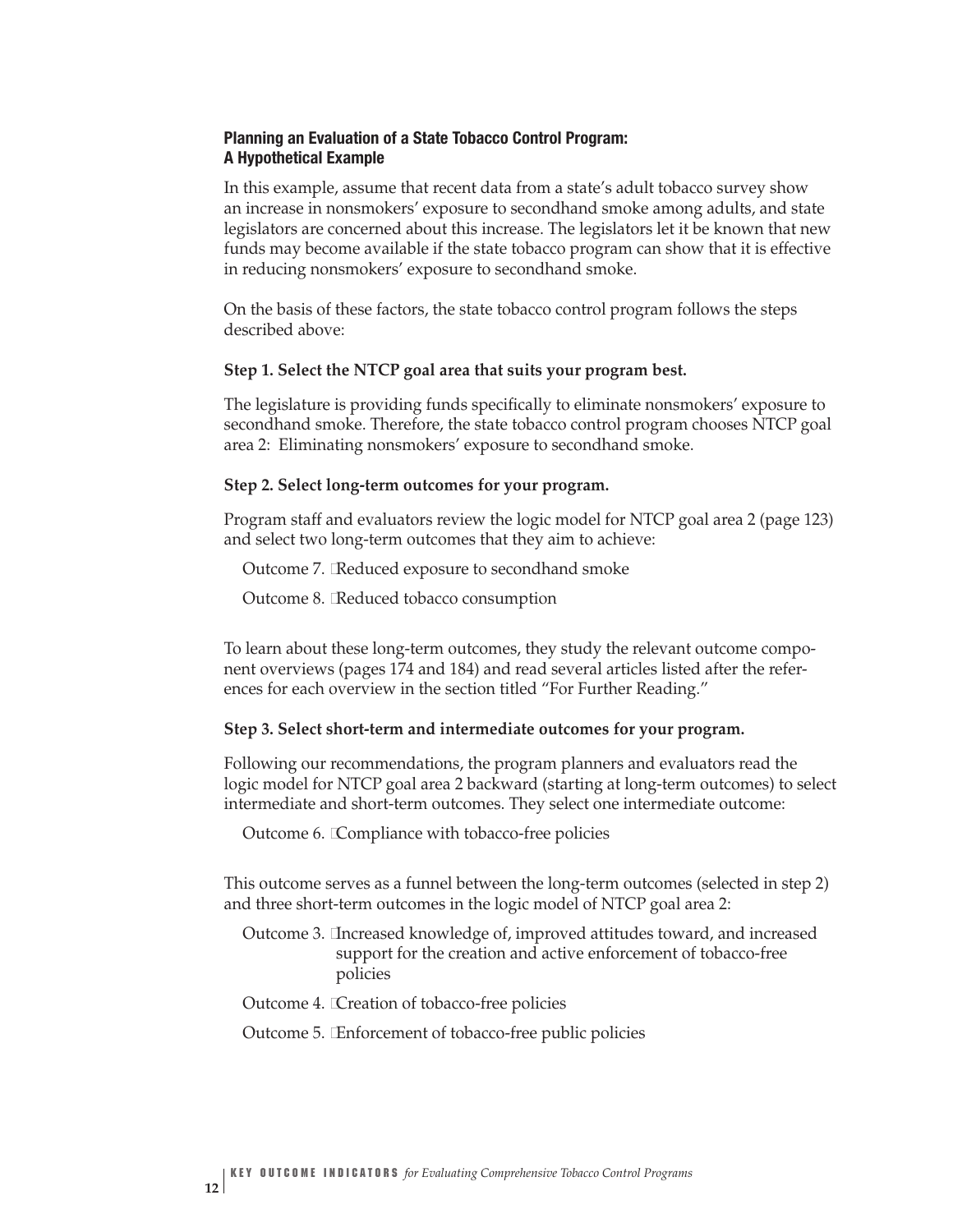The program planners and evaluators understand that achieving one or more of these short-term and intermediate outcomes will lead to achieving the selected longterm outcomes and then to the distal outcomes of reducing tobacco-related morbidity and mortality and decreasing tobacco-related disparities. The planners and evaluators select the suggested short-term and intermediate outcomes with the intention of learning more about them before making a final decision about which outcomes are most relevant to their program.

The planners and evaluators read the outcome component overviews on the candidate short-term outcomes (pages 127, 147, 159) and intermediate outcome (page 165). They also read several of the articles listed after the references for each outcome component overview in the section titled "For Further Reading" to determine the degree to which selected outcomes are relevant to their program.

#### **Step 4. Select indicators of progress toward your selected short-term, intermediate, and long-term outcomes.**

Next, the planners and evaluators look at the list of indicators associated with each selected outcome component (3–8), and they begin with outcome 3.

First the planners and evaluators examine the indicator rating table for outcome 3 (page 131). By doing so, they can assess which indicators meet the criteria (e.g., overall quality, resources needed, strength of evaluation evidence, utility, face validity, and accepted practice) that are most important to the program. Because the available funds are not sufficient for an expensive evaluation, the planners pay special attention to the "resources needed" criterion in the indicator rating table to avoid selecting indicators that are too costly to measure. In addition, since the state legislature expressed an interest in this effort, program managers want to select indicators that have a high rating for face validity to policy makers.

Before making a decision about which indicators to select, however, the planners and evaluators read the information in the indicator profiles associated with outcome component 3 (pages 132–146).

The planners and evaluators realize that data collection for all the indicators would be equally expensive if they were to design and implement a new survey. But, because they have studied the indicator information carefully, they realize that three indicators associated with outcome component 3 can be measured using CDC Recommended Questions in the State's Adult Tobacco Survey:

- 2.3.5 Proportion of the population that thinks secondhand smoke is harmful
- 2.3.6 Proportion of the population that thinks secondhand smoke is harmful to children and pregnant women
- 2.3.7 Level of support for creating tobacco-free policies in public places and workplaces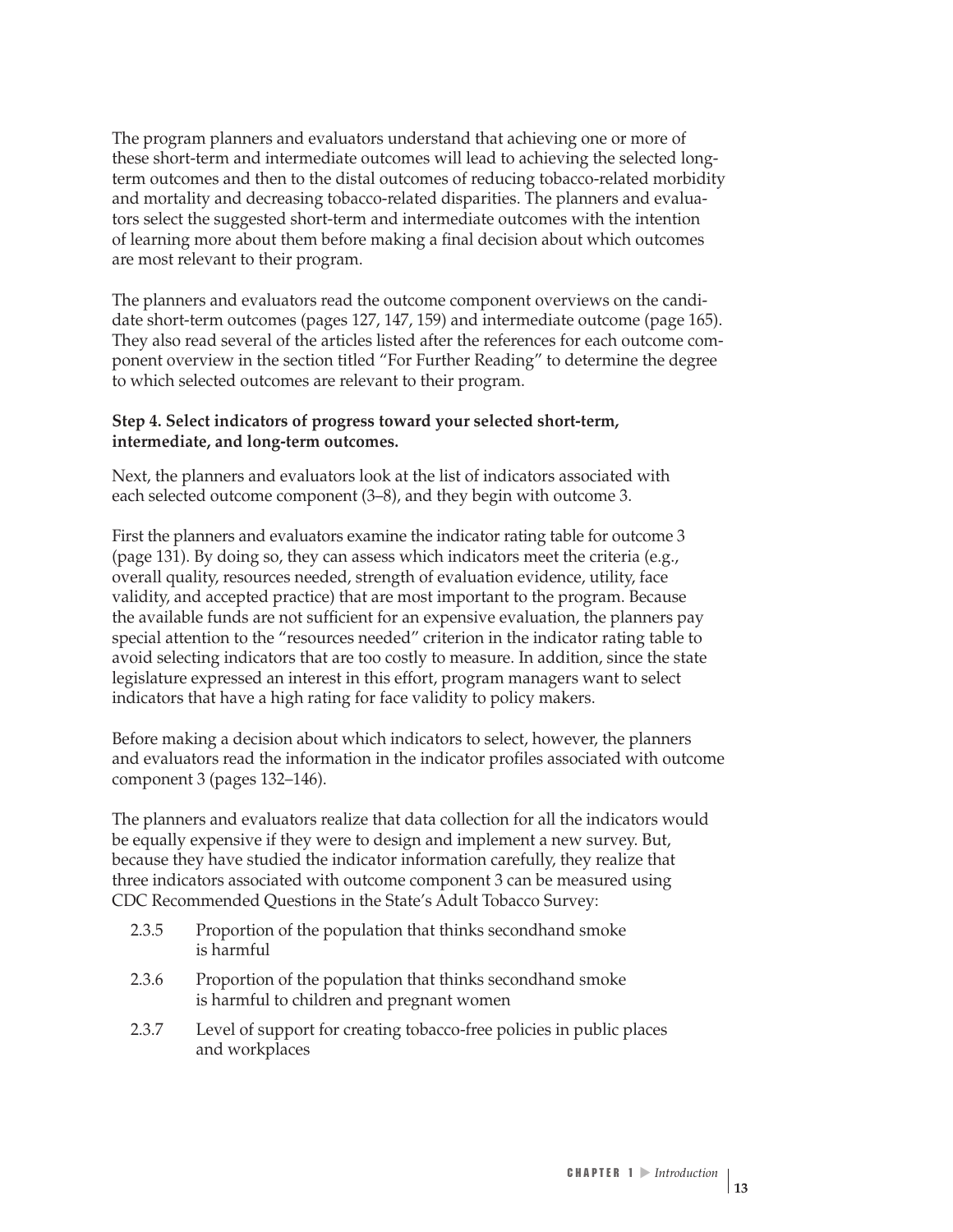Another indicator can be measured using CDC's Recommended Questions in Supplemental Section D: Environmental Tobacco Smoke in the State's Adult Tobacco Survey:

2.3.4  $\Box$  Proportion of the population willing to ask someone not to smoke in  $\Box$ their presence  $\Box$ 

In addition, another indicator can be measured using the CDC's Recommended Questions in Supplemental Section F: Policy Issues in the State's Adult Tobacco Survey:

 $2.3.10^{NR}$  Level of support for creating policies in schools

The planners and evaluators also understand that short-term changes in the knowledge and attitudes of young people are important contributors to successful enforcement of, and compliance with, tobacco-free policies. They therefore decide to monitor indicator 2.3.5, which can be measured using CDC's Recommended Core Questions in the State's Youth Tobacco Survey:

2.3.5. Proportion of the population that thinks secondhand smoke is harmful

The planners and evaluators use the same process to select indicators for each of the other selected outcome components (4, 5, 6, 7, and 8).

#### **Step 5. Select or design activities to achieve your selected outcomes.**

The program planners select and design evidence-based interventions, such as countermarketing campaigns focused on the dangers of secondhand smoke; activities to create tobacco-free school, home, and workplace policies; and activities to mobilize decision makers to promote bans on secondhand smoke. See Appendix A for more information on program strategies.

#### **Step 6. Implement your selected intervention activities.**

The program staff implements the intervention activities and continuously monitors (1) whether the activities are being implemented as intended and (2) the extent to which the program is reaching its target audiences.

#### **Step 7. Evaluate your progress toward achieving your selected outcomes.**

The planners and evaluators translate indicators into SMART program objectives. For example, for indicator 2.3.7 (level of support for creating tobacco-free policies in public places and workplaces), they create the following objective: Increase the percentage of adults in the state who believe that smoking should not be allowed at all in indoor workplaces from 20% in January 2005 to at least 50% in June 2006. In addition, the planners and evaluators measure the selected indicators, track changes over time, and compare their data to data from similar states.